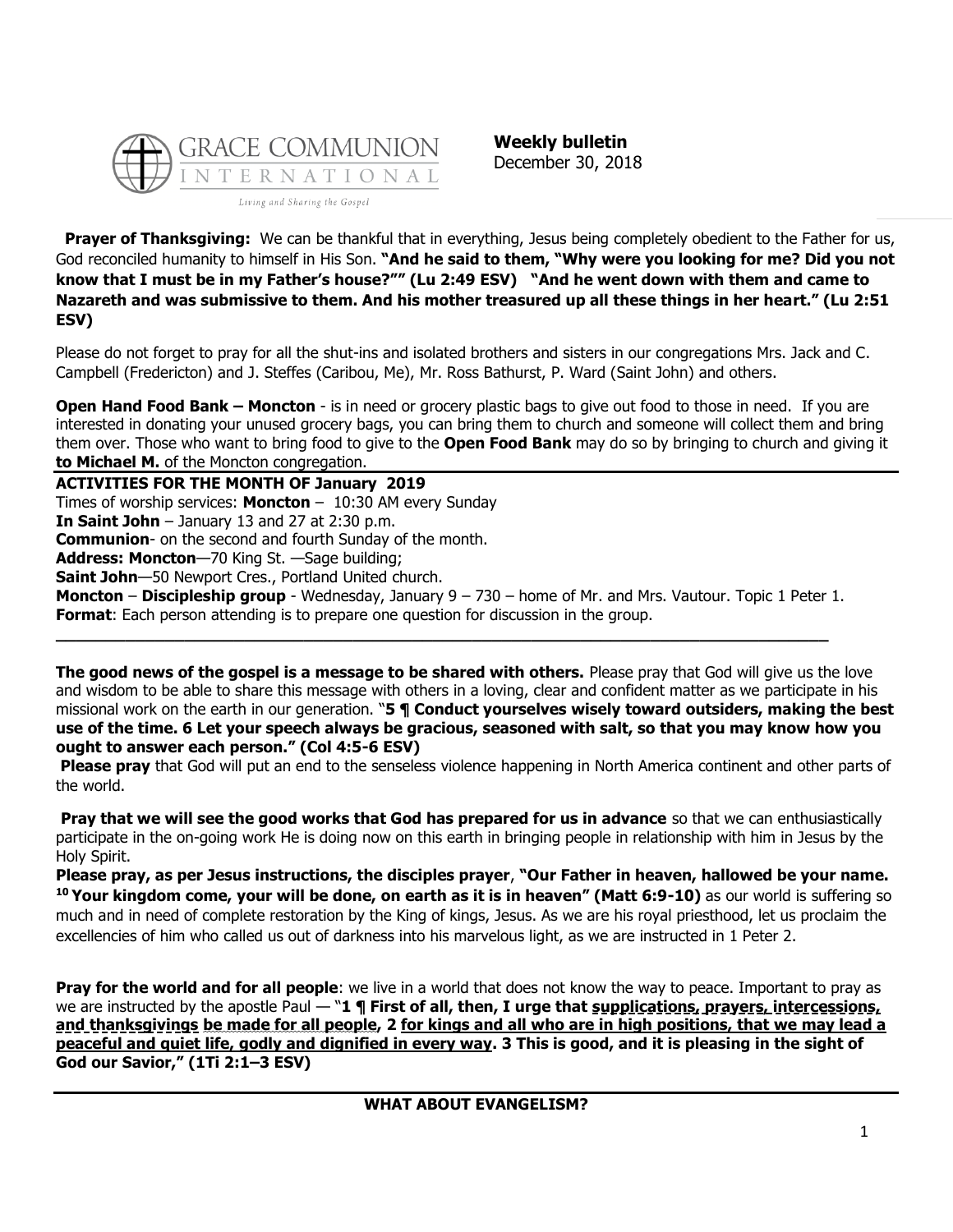## By [Ted Johnston](https://www.blogger.com/profile/08677739021765621811) - [July 09, 2018](http://thesurprisinggodblog.gci.org/2018/07/what-about-evangelism.html)

I realize that the word "evangelism" makes many who read this blog uncomfortable. Some even think evangelism is contrary to incarnational Trinitarian theology. Let me ease your mind, by quoting from the book, Gospel, Church, and [Ministry,](https://books.google.com/books?id=YNBMAwAAQBAJ&printsec=frontcover#v=onepage&q&f=false) in which T.F. Torrance is quoted as writing this:

The church today in its faint-heartedness and skepticism seems to have lost its nerve…adapting the gospel to modern man instead of bringing modern man face to face with the gospel…. The Church cannot discharge the task that Christ has laid upon it without offering unadulterated witness and**engaging in pure evangelism,** cost what it may in scorn and ridicule or oppression. If at the point the Church seeks to save its life it will lose it, but here if it is ready to lose it for Christ's sake and the gospel's it will find it. (p. 160, emphasis added)

Strong words these, and in this post I want to address the topic of engaging in what T.F. calls "pure evangelism." My goal is not to guilt you (or me, or anyone else) into being active in evangelism. Instead, I want to encourage you, and set you free to participate with Jesus in this vital (and joy-filled) aspect of his ongoing ministry. I can testify from my own experience that there is no work more thrilling and fruitful than that of evangelism. As Lyle Dorsett says in the forward to *[The Sacrament of Evangelism](https://books.google.com/books?id=F7gVWxciUPoC&printsec=frontcover#v=onepage&q&f=false)*, "God is present with the witness [evangelist] and the person being witnessed to—and the Lord brings new life when He is met there in faith" (Root & Guthrie, p.9). To that I add my hearty, Amen! **What is evangelism?**

As we understand from incarnational Trinitarian theology, evangelism is not about "taking Christ" to people. Instead, as Lyle Dorsett says…

…it is helping folks become aware of our "God who is here" now and that He wants to transform our souls and lives…. Because all people are created in God's image, they long for fellowship with Him, in the way Adam and Eve experienced His presence before the fall. Because God made us to have intimacy with Him, He wants to meet us and transform us into who we were created to be. (Ibid., pp. 9-10)

It is with this truth about who God is and who we humans are in relation to God that Root and Guthrie approach evangelism not as a duty, but as a "sacrament"—meaning that it's about experiencing in a powerful, life-transforming way the presence of the triune God. Root and Guthrie comment:

Those who practice [evangelism] find that God is always showing up. Of course, He is already there, but those engaged in this sacrament begin to see Him regularly because their eyes are open to His presence. They practice His presence in their prayers for family, friends, and coworkers—even when those prayers are repeated year after year, seemingly unanswered. Hearts full of concern that others know the love and forgiveness of God keep us mindful of His nearness as we pray. Those concerned that others in their world discover the grace of Christ tend to be alert to the daily evidence of God's activity around them. They see Him when they build a relationship, when they take a risk, and when they are rejected. They also see Him when a dear friend becomes a new follower of Christ. (Ibid., p. 16)

Again, we note that when we evangelize, we're not "taking Jesus" anywhere. Not only is he (in his divinity) omnipresent, through the hypostatic union Jesus assumed our human nature, and thus our humanity is included in his. In other words, the human Jesus (now glorified and in heaven) is already intimately involved with all people—sharing their humanity, thus present to them and with them through the Spirit as he works in his time and way to reveal himself to those who do not yet know him; those who do not yet know that the Father has reconciled himself to them through Jesus—those who do not know that because of who Jesus is and what he has done, they are forgiven, accepted and loved by the Father (and the Son and the Spirit) unconditionally.

Our work as evangelists is, therefore, to join with Jesus who already is at work in the lives of all non-believers (believers too!). Evangelism is Jesus' work and as his disciples we are called both to participate personally and directly, then, as we have opportunity, equip others so that they might participate as well. Root and Guthrie say this about this calling to evangelism:

The sacrament of evangelism is not about getting a few more notches in our outreach belts, about following a formula. It's about working with [God], worshiping Him, and knowing Him as we participate with Him in bringing the lost, sinful, and hurting people to Himself. The work will go on, with or without you. But if you choose to stand aside, God will still work, but you will be the loser. (Ibid., p. 17)

My prayer is that we all will take a fresh look at evangelism and begin approaching it as the joy-filled privilege it is, in that it means participating with the Triune God as the Father, in the Son, by the Spirit woos people to himself. Root and Guthrie comment:

Few activities give a sense of meaning and purpose more clearly than the privilege of leading another human being to faith in Christ and discipling that person to lead others to Christ as well. (Ibid, p. 20)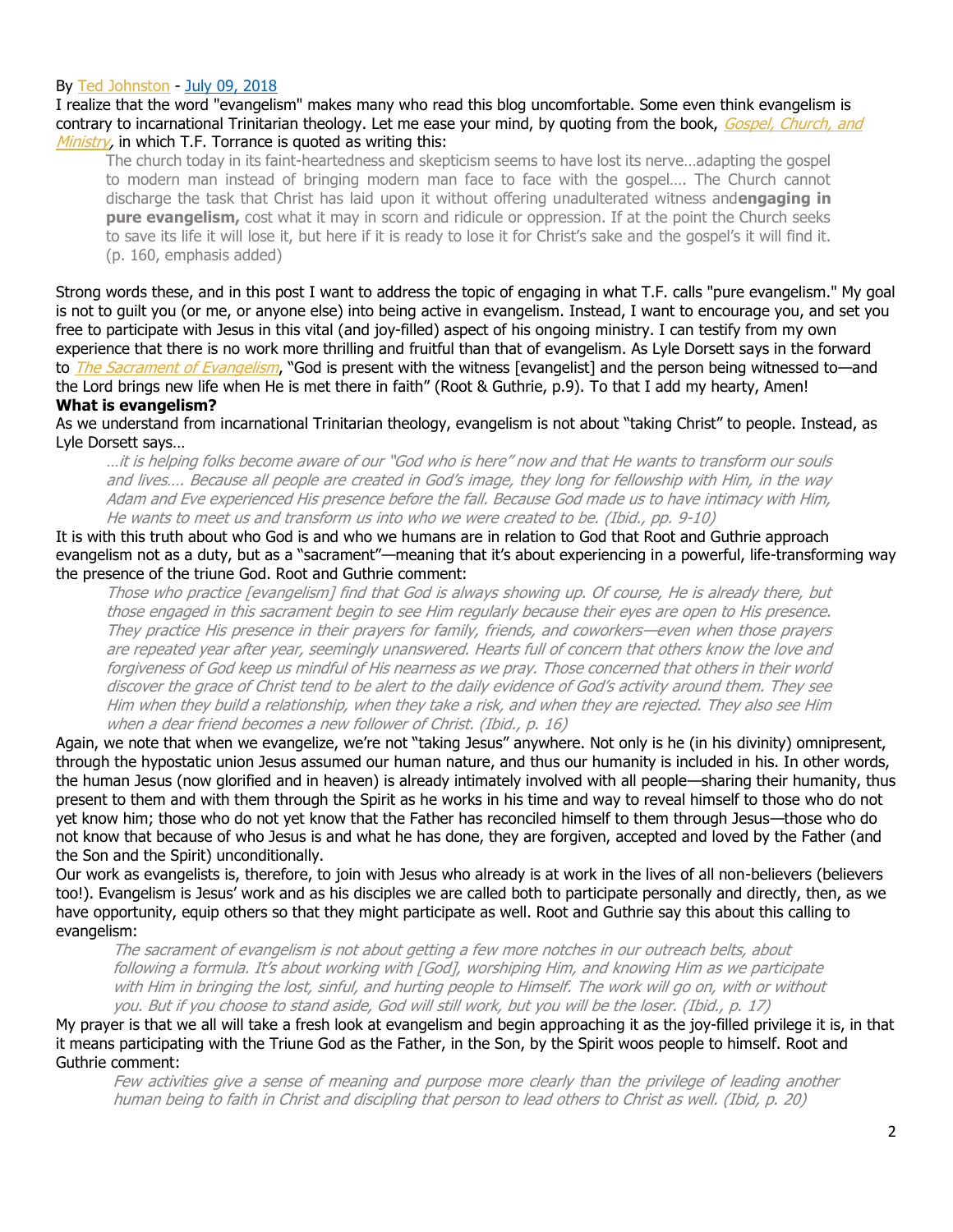## **How do we go about evangelizing?**

Though evangelism is not about implementing some set formula, it does involve certain attitudes (heart), knowledge (head) and skill (hands). One of the dangers in reading about evangelism (as you are now doing) is that you might conclude that the most important thing is head knowledge. Well, let me dispossess you of that notion. While knowledge of evangelism is important, it's far less important than getting "out there" to meet non-believers leading to meaningful conversations, that, in turn, lead to building authentic (real) relationships that involve sharing life. In that regard, I'm reminded that Jesus didn't give his disciples long lectures about evangelism—he simply "hit the road" as the evangelist that he was, and invited his disciples to come along and share what he was doing. It appears from the Gospel accounts that, at first, his disciples did not have a clue about what they were doing. But as they gained "hands-on" experience, their knowledge grew and their competency soared and along with that came the transformation of their hearts (remember it's about hands, head and heart; often in that order). Root and Guthrie comment:

The more you share your faith, the more people will ask questions—hard questions. The more you take people and their questions seriously, the more you will grow as you dig for answers. Sharing Jesus will help you gain a fuller understanding of your life in Christ, more deeply than you are likely to gain if you are idle evangelistically. This too is evidence of the sacrament of evangelism, because in the act of wrestling with questions of others, we discover more about God and His presence. Second, you will grow spiritually because those with whom you share Christ will be watching to see if you are the real thing…. Nonbelievers are looking for authenticity, since so often Christians are seen as hypocrites. People want to see if the Christ we preach makes a difference in our lives. (Ibid., pp. 26-27)

Were we together right now, discussing this post, I'd suggest we stop talking and head into the streets (or the local pub!) to start meeting people and talking with them, looking to learn what Jesus, through the Spirit, is already doing in those peoples' lives. We'd then look for ways to join in. By doing so, we'd learn a lot about evangelism—likely far more than by just talking (or reading) about it. Remember what Paul wrote to his friend Philemon:

I pray that the faith you share may make you understand every blessing we have in Christ. [\(Philemon](https://biblia.com/bible/ncv/Philem%201.6)  [1:6, NCV\)](https://biblia.com/bible/ncv/Philem%201.6)

Paul apparently felt that a full-orbed understanding (at the head and heart level) of the blessings we have in Christ comes by actively participating with Jesus in his work of sharing our faith (evangelism). Though I'm sure this can also be said of other aspects of ministry, it's my personal conviction and experience (and I believe Scripture supports this) that the greatest understanding of the heart, mind and hands (activity) of Jesus comes as we participate with him in leading nonbelievers to their Savior—which is about their eyes being opened by the Spirit to see that Jesus is right there with them (always has been). It's here, in this work of evangelism, that we see Jesus doing some of his most amazing, lifetransforming work. The good news is that we get to have a part, if we'll just "dive in." And so I ask, will we? Will you? Will I?

#### **It begins (and continues) with prayer**

As Root and Guthrie note, evangelism that is real participation in the work of Jesus (versus some sort of perfunctory scheme), begins (and continues) with intercessory prayer. This is where the groundwork is laid. Root and Guthrie put it this way:

Prayer and practicing God's presence [the essence of prayer] are not some fancy add-ons to our sacramental evangelism. They are its engine…. One way to pray to the God who is already present with us and is also with the person we wish to reach, is to ask that the other person's heart be opened to the gospel. The Lord, in a sense, stands both between us and above us. There is more involved in sacramental evangelism than horizontal, one-on-one witnessing. Before you do that necessary act, be sure to start your vertical ministry: pray. Then God, who loves this person more than you do anyway, will begin to do His work from above, down into the heart of the person, before you even open your mouth. You may even find that God was already working before you offered any prayers. (Ibid., p. 37)

#### **Plant seeds through storytelling**

Through prayer, we begin to discern the heart and activity of Jesus "out there," and in a spirit of gratitude we are emboldened to reach outside the walls of our church and the cocoon of our home, to join Jesus in what he is doing in the lives of unchurched, non-believers. Prayer, of course, continues, for prayer opens "space" for true sharing--life-on-life. What we join Jesus in doing "out there" is sharing in the lives (the story) of other persons. To do that we go to them, not primarily to convey information but to listen to their stories. This leads to true place-sharing (as Dietrich Bonhoeffer called it), which is to indwell the "story" of the other and thus to "feel" the other. And the essential skill for this feeling/indwelling is *empathy*, which is acquired through prayer and in time spent with other persons (ideally, in prayer with them).

Such encounters then give us opportunity to evangelize by "planting seeds" of the gospel, which involves sharing our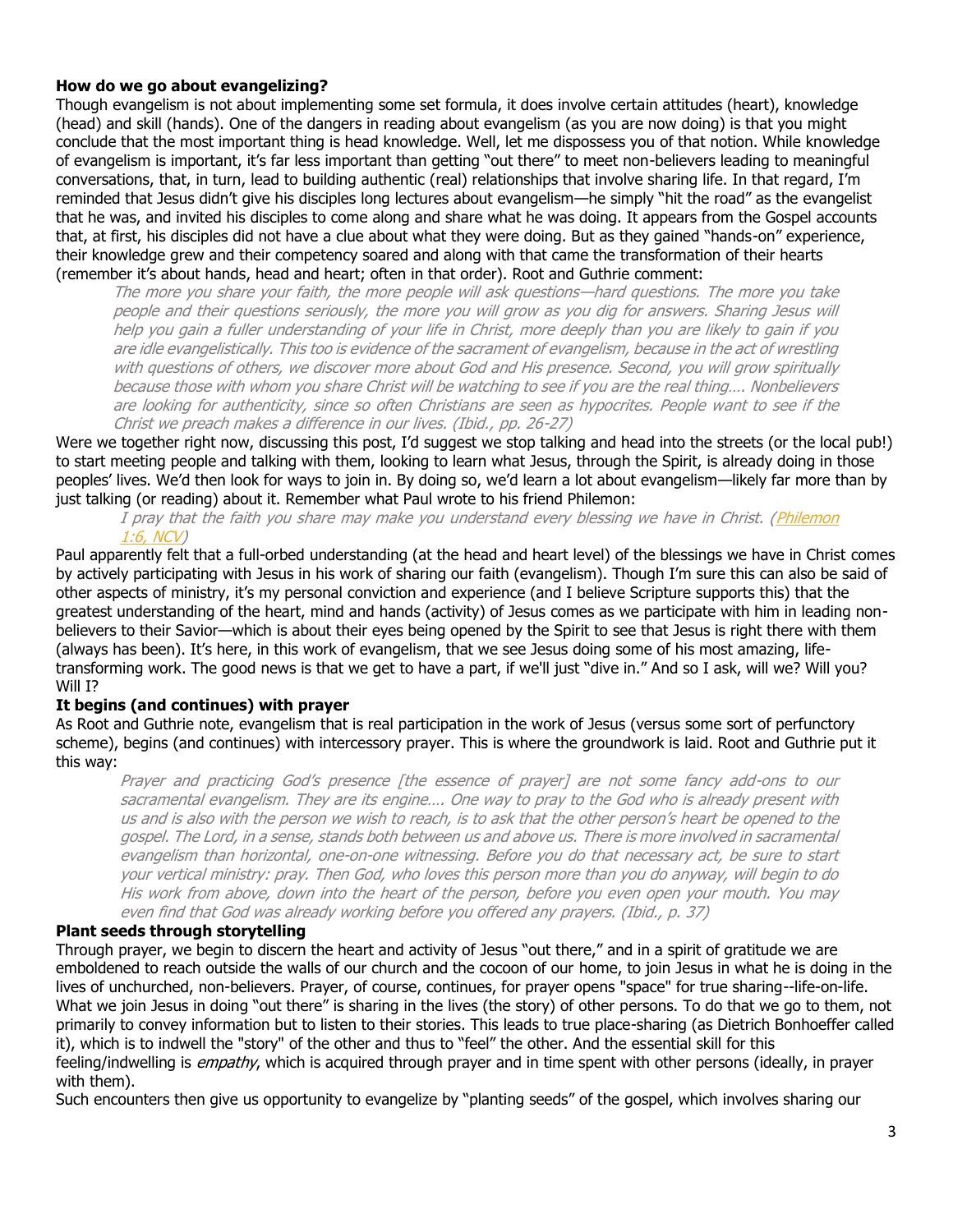## story as it relates to the story of Jesus. **Evangelism as radical hospitality**



"After calculating the per capita cost of winning new<br>converts, the board recommends hiring temps."

At this point I want to offer a caution about what is reflected in the cartoon above—evangelism is not about mechanical, formulaic, high pressure sales techniques. True evangelism (what Root and Guthrie call sacramental evangelism) is the outflow of the Incarnation—the outflow of the reality that God has come among us as one of us in the person of Jesus who, creates the place and space in which believing is now possible as a gift of God through grace. Jesus, in his own person, is the space and place made visible and thus accessible by the Spirit. As evangelists, we help make that place and space visible and accessible through what we might refer to as "radical hospitality," which tells

nonbelievers (who I prefer to call "pre-believers") that, "we care about you," "you are welcome here," "you belong."Unfortunately many churches send the message to nonbelievers that they are nothing more than a project and, actually, are not welcome within the church until they first believe (and even behave!). Once they do, then (and only then), they can belong. Such churches see the gospel sequence as 1) believe, 2) behave, 3) belong. The actual gospel sequence is this: 1) you belong, 2) so believe this glorious truth, and 3) that will lead to the transformation of your life (including one's behavior).

Said more succinctly, the sequence is 1) belong, 2) believe, 3) become (for more about this sequence go to [resources.gci.org/](https://resources.gci.org/) From the vantage point of this gospel-shaped perspective, evangelism involves showing radical "you belong" hospitality to nonbelievers. A powerful example of that is the way Jesus related to Zacchaeus (you'll remember him as the short Jewish tax collector who climbed the sycamore tree to see Jesus in Jericho).

## **Know your audience**

Extending radical hospitality to nonbelievers requires that we know our audience—that we gain an intimate knowledge of the people we are wanting to reach with the gospel. Getting to know people well has to do with the aforementioned idea of place-sharing. Sacramental evangelism is not about evangelistic "drive-by shootings"—it's about developing real relationship; it's about intimate, in-depth, personal, empathic knowing (and caring). As Root and Guthrie note,

The greatest principle of Christian proclamation is: The Word became flesh and dwelt among us. The gospel hits the mark when it is couched in empathy for those who hear it. (Root and Guthrie, p. 50) In the book, The Celtic Way of Evangelism, George Hunter illustrates this principle well in retelling of the story of St.

Patrick's evangelizing of Ireland:

Upon arrival at a tribal settlement, Patrick would engage the king and other opinion leaders, hoping for their conversion, or at least their clearance, to camp near the people and form into a community of faith adjacent to the tribal settlement. The "apostolic" (in the sense of the Greek word meaning "sent on mission") team would meet the people, engage them in conversation and ministry, and look for people who appeared to be receptive. They would pray for sick people, and for possessed people, and they would counsel people and mediate conflicts. On at least one occasion, Patrick blessed a river and prayed for the people to catch more fish. They would engage in some open-air speaking, probably employing parable, story, poetry, song, visual symbols, visual arts and, perhaps, drama to engage the Celtic people's remarkable imaginations. Often we think, Patrick would receive the people's questions and then speak to hose questions collectively…. The mission team typically spent weeks, or even months, as a ministering community of faith within the tribe. (Hunter, pp. 21-22)

Commenting on Patrick's strategy, Hunter notes that, "When people know that the Christians understand them, they infer that maybe the High God understands them too" (Ibid., p. 20). To be effective in this sort of relational, hands-on evangelistic ministry, a follower of Jesus' most important attribute is emotional intelligence (sometimes referred to as EQ)—being a person "in touch" with others—who cares deeply and knows how to effectively express that caring. One of the ways we increase our EQ is by praying for those we are encountering to come to faith. As we do that, the Spirit will help us to be more sensitive to the clues that indicate their spiritual interest and thus emboldened us to enter into conversation with them, planting seeds of the gospel in their hearts and minds. For this to happen, of course, we must first be in relationship with them so we know what to pray about. As the opportunity presents itself to share our faith with a spiritually interested pre-believer, one of the things we can do is to ask if we might pray for them (another form of hospitality). Almost anyone (agnostics included) is open to being prayed for. And what they hear in that prayer can have a powerful impact, helping them understand the gospel more clearly in the context of their particular, stated need. This approach to sharing our faith is not "in your face" or otherwise pushy. It just means being present, learning about people and their needs and offering words of grace addressing their particular needs. This approach is not offensive, not pushy and not complicated, yet it is very powerful, and when God is directing it, it is highly transformative.